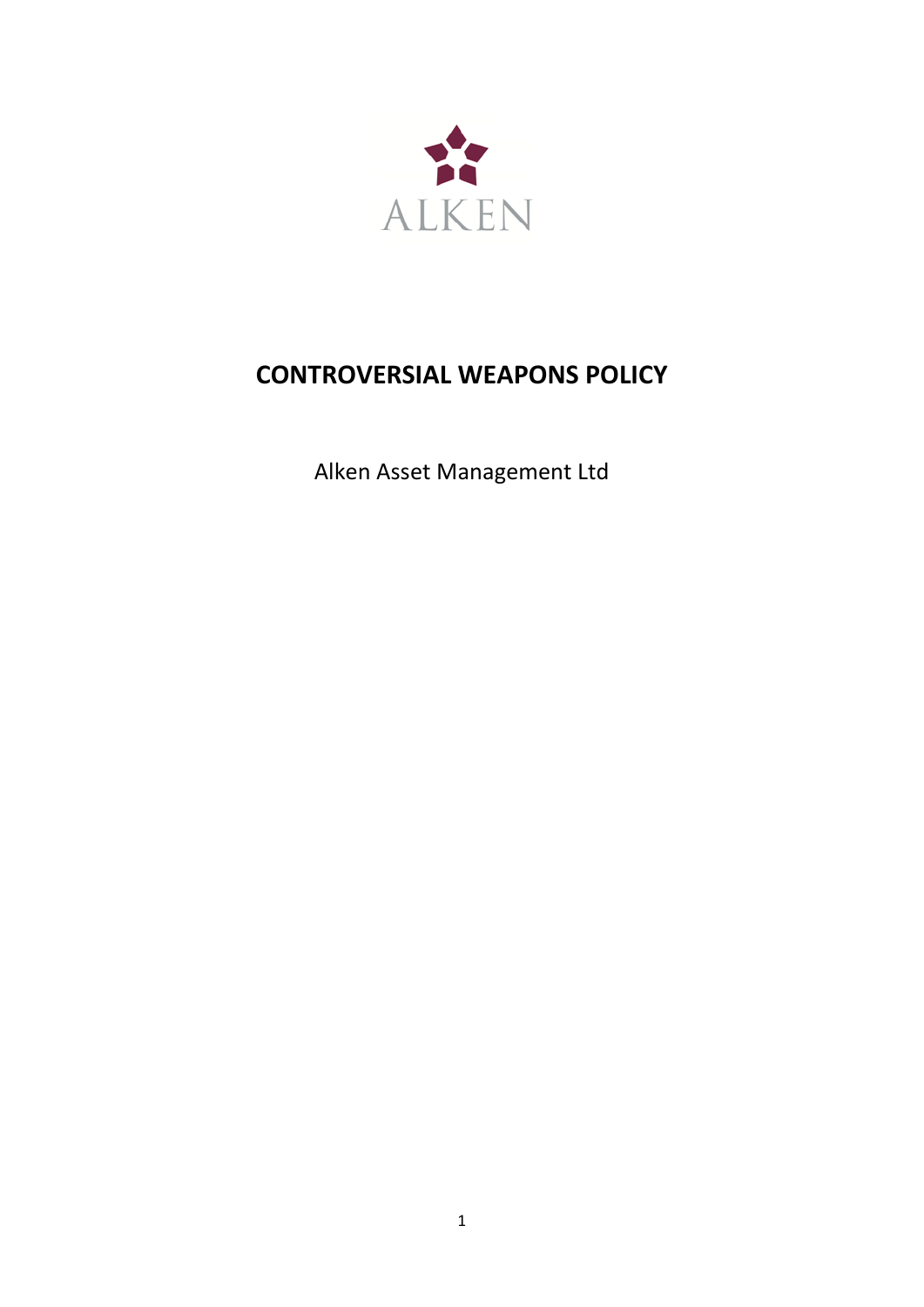#### **CONTEXT**

This policy outlines Alken Asset Management ("Alken") approach to controversial weapons investments.

It is noteworthy to remind us that although the term is widely used by the media, NGOs or investors, there is no official definition of the concept "controversial weapons". The expression is used to group weapons that are either illegal because their production and use are prohibited by international treaties or because deemed particularly controversial due to their indiscriminate effects and to the disproportionate harm they cause, in particular to civilian populations.

Alken implemented an exclusion on cluster munitions for a number of years. The policy has recently been extended to include the following: anti-personal landmines, depleted uranium weapons, biological weapons, chemical weapons, non-detectable fragments weapons, blinding laser weapons and incendiary weapons.

#### **PRINCIPLE**

Alken considers that investment in companies involved in the aforementioned weapons shall be avoided.

Alken reviews the list twice a year, and the policy is updated every year.

### **SCOPE OF THE POLICY**

The scope of Alken's Controversial Weapons policy applies to all funds and managed accounts under Alken's management.

#### **1. Scope of assets**

Alken has established, with the support of external research service provider, a list of excluded companies.

The exclusion list comprises the companies that design, develop, produce or act as the primary contractor of a controversial weapon system and its parent company (owns at least 50% equity shareholding of this company)<sup>1</sup>.

### **2. Legal bases used by Alken to identify controversial weapons**

 $1$  We use the controversial weapons list provided by data provider MSCI. We may deviate from VigeoEIRIS' list if deemed incorrect according to internal research.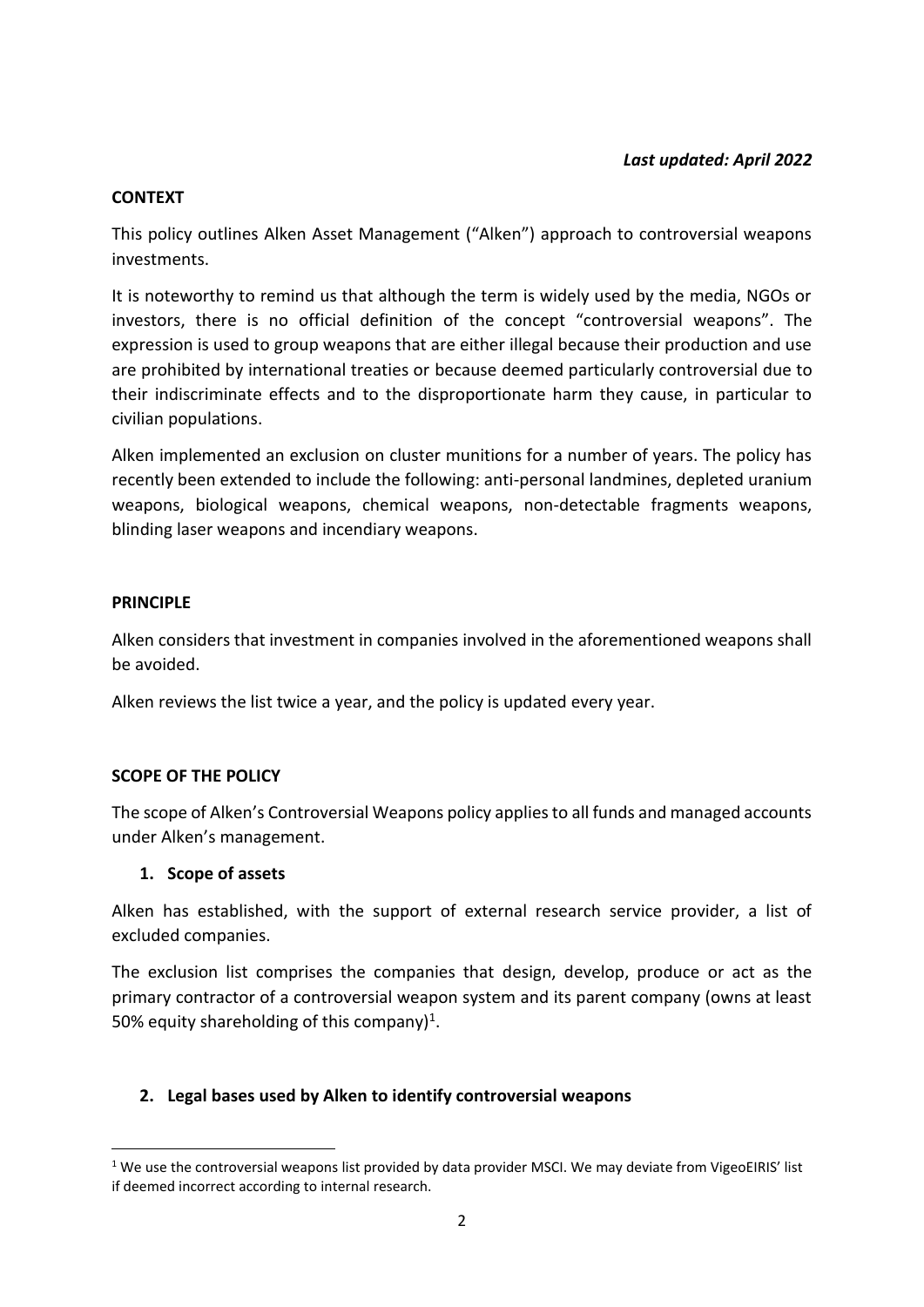The following weapons are forbidden by international treaties:

- Landmines
- Cluster Munitions
- Biological weapons
- Chemical weapons

The following weapons are regulated or controlled by international treaties:

- Non-detectable fragments weapons
- Blinding laser weapons
- Incendiary weapons

The following lists the legislations preventing the aforementioned first category of weapons:

- o Anti Personnel Landmines
	- Convention on the Prohibition of the Use, Stockpiling, Production and Transfer of Anti-Personnel Mines and on their Destruction (or the Anti-Personnel Mine Ban Treaty or Oslo Convention)
	- Convention on Prohibitions or Restrictions on the Use of Certain Conventional Weapons Which May Be Deemed to Be Excessively Injurious or to Have Indiscriminate Effects – Protocol II on Prohibitions or Restrictions on the Use of Mines, Booby-Traps and Other Devices as amended on 3 May 1996
- o Cluster Munitions
	- Convention on Cluster Munitions (or the Oslo Convention)
- o Biological weapon
	- Convention on the Prohibition of the Development, Production and Stockpiling of Bacteriological (Biological) and Toxin Weapons and on Their Destruction (or Biological Weapons Convention)
	- **■** Protocol for the Prohibition of the Use in War of Asphyxiating, Poisonous or Other Gases, and of Bacteriological Methods of Warfare (or the 1925 Geneva Protocol)
- o Chemical weapon
	- Convention on the Prohibition of the Development, Production, Stockpiling and Use of Chemical Weapons and on Their Destruction (or Chemical Weapons Convention)
	- **•** Protocol for the Prohibition of the Use in War of Asphyxiating, Poisonous or Other Gases, and of Bacteriological Methods of Warfare (or 1925 Geneva Protocol)